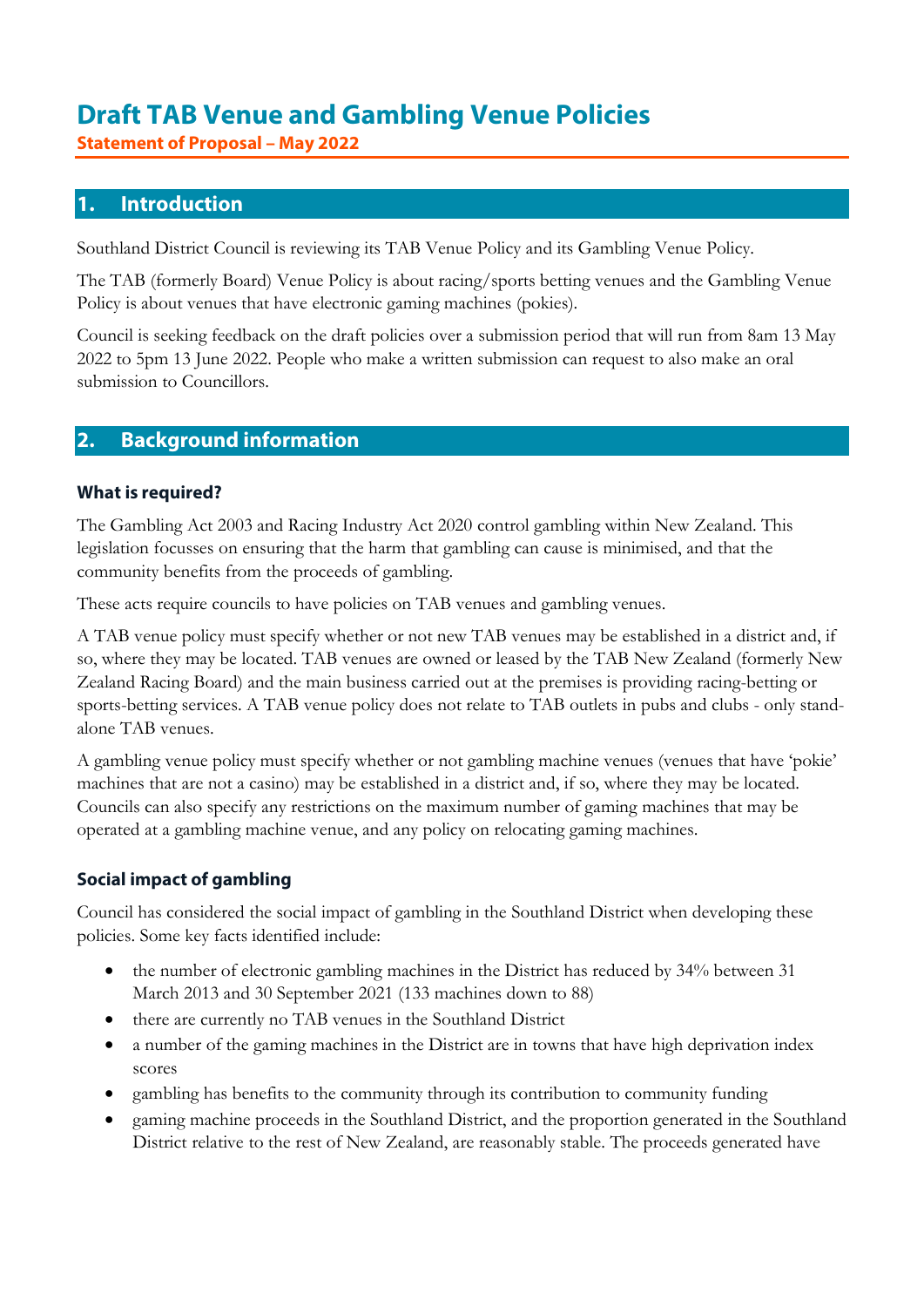been decreasing slightly over the last eight years although this has been impacted by Covid-19 lockdowns in 2020 and 2021.

#### 3. What is proposed?

Council's draft TAB and Gambling Venue policies are included with this proposal as attachments A and B.

The draft policies are largely the same as Council's current policies - there have only been minor changes to wording such as replacing references from board to TAB for consistency with the updated legislation in the Racing Industry Act 2020, rather than changes to policy content.

The draft TAB Venue Policy states that any new stand-alone TAB venue must comply with the provisions of the Southland District Plan. There are zoning restrictions in the plan that would impact factors such as whether a resource consent would be required for a TAB venue, and the permitted opening hours, lighting etc that would apply in particular zones.

The draft Gambling Venue Policy maintains a 'soft sinking lid' approach to electronic gambling machines. This soft sinking lid approach allows venues to continue operating existing machines, but it does not permit licences for new machines. The draft policy also states that if a venue closes, the licence to have machines can be transferred to another venue.

### 4. The reasons for the proposal

The main reasons for this proposal are to:

- meet the requirements of the Gambling Act 2003 and the Racing Industry Act 2020 for a 3-yearly review of the policies
- seek feedback on the policy approach from the community
- where appropriate, update the policies and refine wording/formatting.

### 5. How to have your say

Anyone can make a submission online at https://www.southlanddc.govt.nz/my-council-/have-your-say/. Submissions will be accepted from 8am on 13 May 2022 and must be received by 5pm on 13 June 2022.

All submissions should state:

- the submitter's name
- the submitter's contact details
- whether or not the submitter would like to speak to Council about this matter.

If you need help submitting please contact Council at 0800 732 732, or call in to one of Council's offices. All written submissions made to Council will be acknowledged and made available to the public.

Council intends to hold a hearing on this matter on 22 June 2022. This is when anyone who has made a written submission and who has said they would like to speak to Council, can do so at a Council meeting. This meeting is open to the public. If you indicate you would like to be heard, Council staff will get in touch with you to arrange a time for you to speak at the hearing. If at the hearing you have any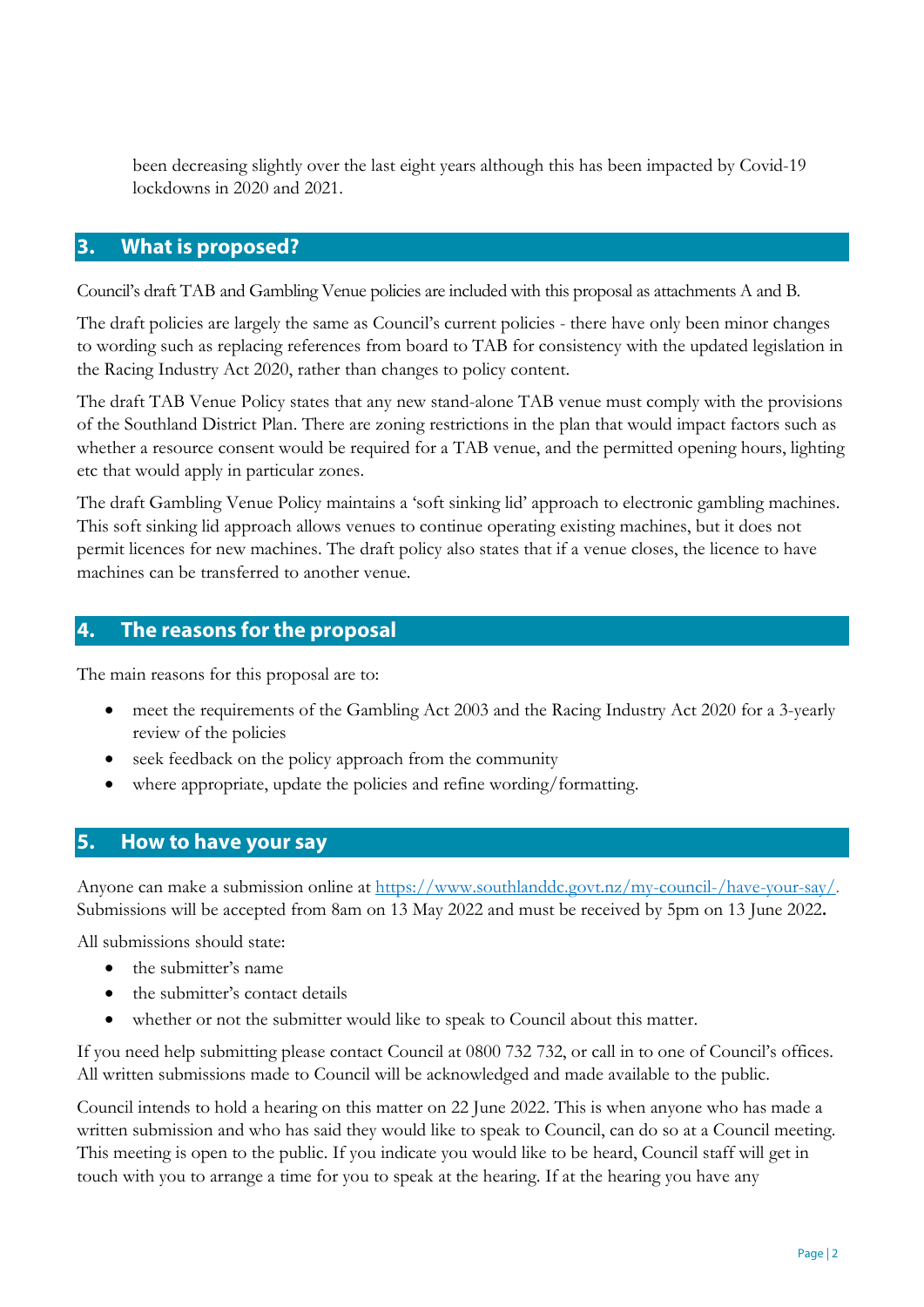requirements, such as that you would like to speak via video conference or you would like to use sign language, please let us know.

#### 6. Timetable for consultation

The dates below outline the timetable for the consultation process. Any changes to these dates will be publically advised on Council's Facebook page and website.

| <b>Date</b>  | <b>Activity</b>                                                                   |
|--------------|-----------------------------------------------------------------------------------|
| 11 May 2022  | Council adopts the proposal for consultation                                      |
| 13 May 2022  | Consultation period begins (8am)                                                  |
| 13 June 2022 | Consultation period ends (5pm)                                                    |
| 22 June 2022 | Oral submissions heard by Council (at Council offices, 15 Forth St, Invercargill) |
| 13 July 2022 | Council considers and adopts the draft policies                                   |

### 7. Options

Council has two possible options on how it could proceed. These are to:

- option  $1 -$ adopt the draft policies, or
- $\bullet$  option 2 adopt amended policies (this may be adopting a more restrictive or a more liberal approach to TAB venues or gambling venues)

The advantages and disadvantages of these options are outlined below.

#### Option 1 – adopt the draft policies

| Advantages |                                                                                                                                                                                                                                                                                                           | Disadvantages |                                                                                                                                                                                                                                                              |
|------------|-----------------------------------------------------------------------------------------------------------------------------------------------------------------------------------------------------------------------------------------------------------------------------------------------------------|---------------|--------------------------------------------------------------------------------------------------------------------------------------------------------------------------------------------------------------------------------------------------------------|
|            | the soft sinking lid approach assists in the<br>gradual decline of electronic gaming<br>machines, which may contribute to a<br>reduction in gambling related harm<br>balances the harm that can be caused by<br>gambling with the benefits the money from<br>gambling can bring to people in the District | $\bullet$     | amended policies may better reflect<br>community/stakeholder views<br>amended policies may strike a better<br>balance between the harm that can be<br>caused by gambling and the benefits the<br>money from gambling can bring to people<br>in the District. |
|            | Council is legislatively required to have<br>policies on TAB and gambling venues and<br>the current policies are legally compliant                                                                                                                                                                        |               |                                                                                                                                                                                                                                                              |
|            | the draft TAB and Gambling Venue policies<br>are consistent with the approach of other<br>territorial authorities within the Southland<br>Region                                                                                                                                                          |               |                                                                                                                                                                                                                                                              |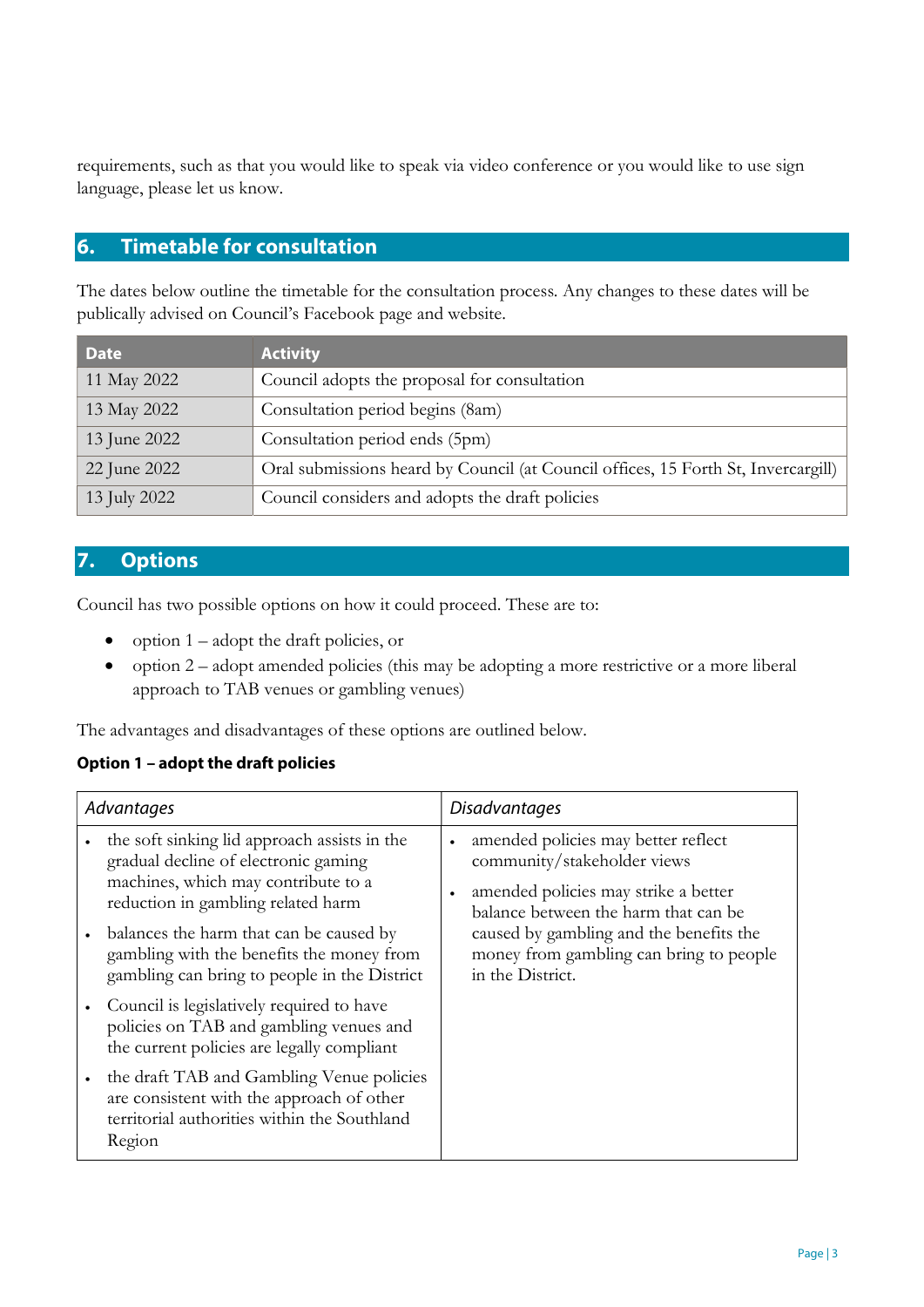| this option will enable staff to progress and                   |
|-----------------------------------------------------------------|
| meet the requirement to review the policy by<br>21 August 2022. |
|                                                                 |

#### Option 2 – adopt amended policies (this may be adopting a more restrictive or a more liberal approach to TAB venues or gambling venues)

| Advantages |                                                                                                                  | <b>Disadvantages</b>                                                                                                           |  |
|------------|------------------------------------------------------------------------------------------------------------------|--------------------------------------------------------------------------------------------------------------------------------|--|
|            | amended policies may better reflect<br>community/stakeholder views                                               | amended polices may not strike a balance<br>between the harm that can be caused by<br>gambling and the benefits the money from |  |
|            | Council is legislatively required to have<br>policies on TAB and gambling venues                                 | gambling can bring to people in the<br>District.                                                                               |  |
|            | this option will enable staff to progress and<br>meet the requirement to review the policy by<br>21 August 2022. |                                                                                                                                |  |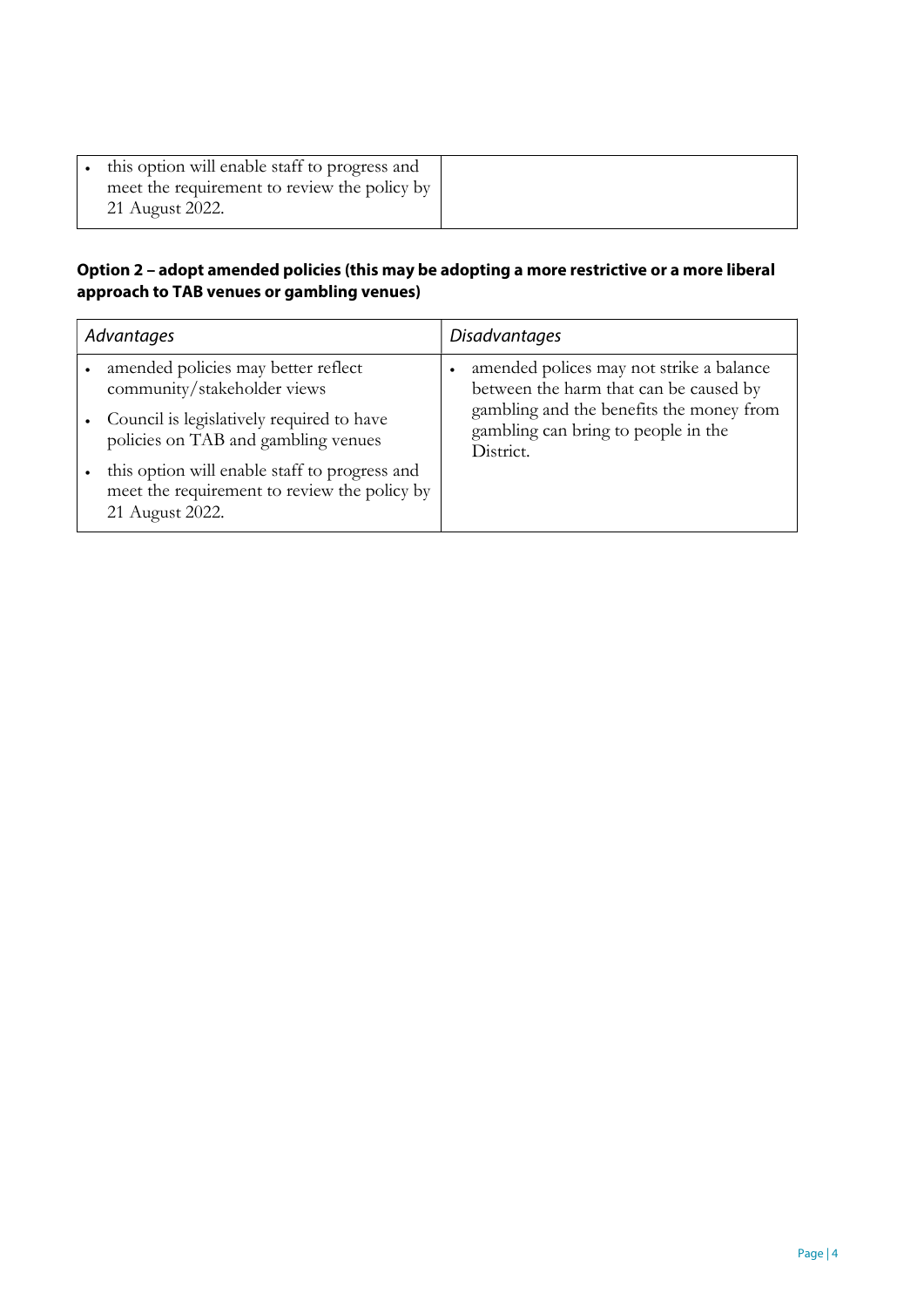Attachment A

## Draft TAB Venue Policy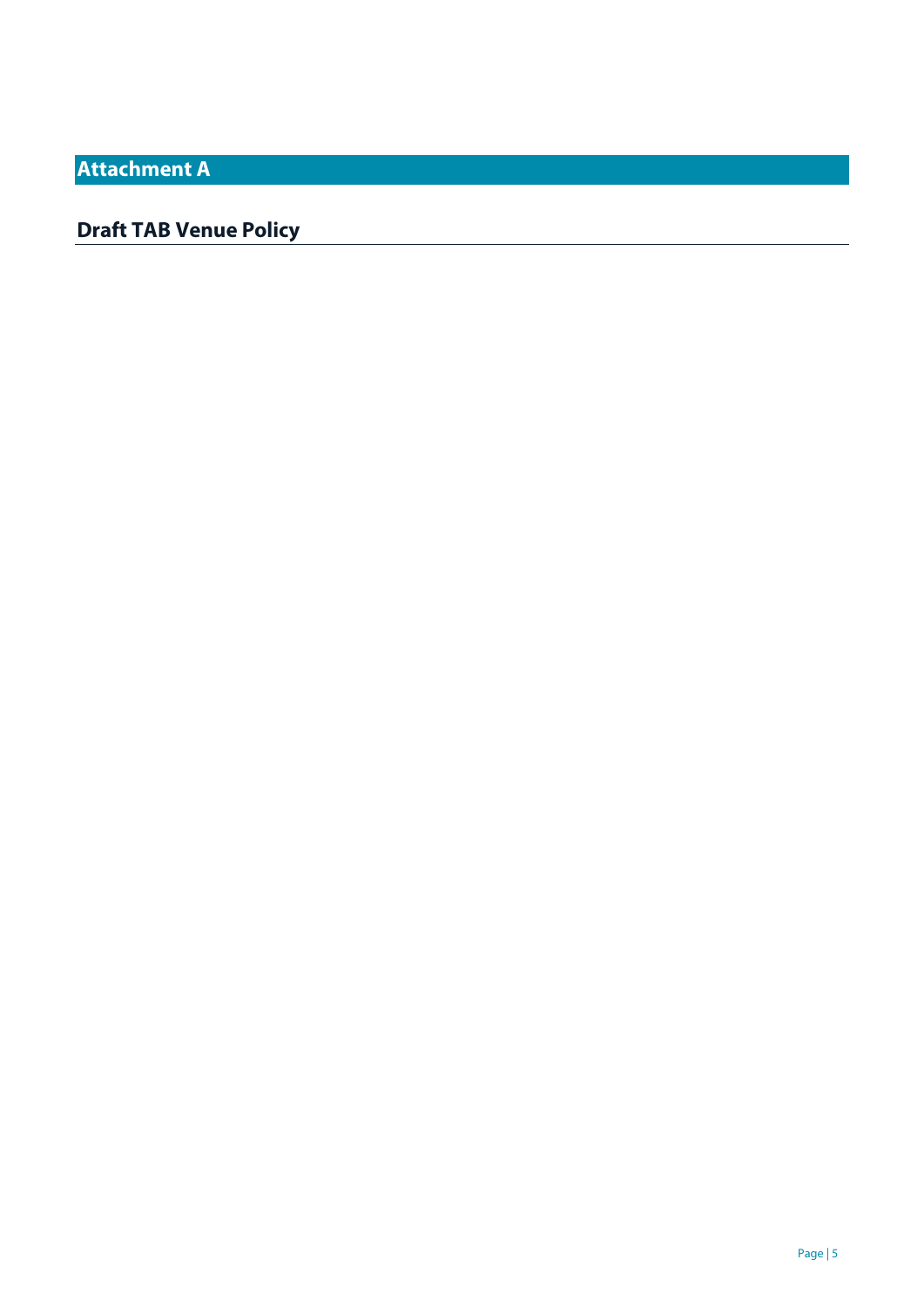# TAB Venue Policy

| <b>Group responsible:</b> | <b>Regulatory Services</b> |  |
|---------------------------|----------------------------|--|
| Date approved:            | <b>21 August 2019</b>      |  |

#### Date amended:

#### File No:

#### 1 Objectives

The objectives of this policy are to:

- outline whether or not new TAB venues may be established in the Southland District and, if so, where they may be located, and
- facilitate community involvement in decisions about gambling.

#### 2 Definitions

| <b>Definition</b>      | <b>Meaning</b>                                                                                                                                                                                               |
|------------------------|--------------------------------------------------------------------------------------------------------------------------------------------------------------------------------------------------------------|
| <b>TAB New Zealand</b> | Means the body established to conduct racing betting, sports betting, or<br>other racing or sports betting under the Racing Industry Act 2020                                                                |
| <b>TAB venue</b>       | Means premises that are owned or leased by the agency and where the<br>main business carried on at the premises is providing racing betting or<br>sports betting services under the Racing Industry Act 2020 |

#### 3 Policy

Southland District Council (Council) does not have any additional requirements to regulate the operation or location of TAB venues, other than those contained in the District Plan under the Resource Management Act 1991.

#### 4 Commencement

Council has adopted this policy after completing the special consultative procedure outlined in the Local Government Act 2002.

This policy is effective from XX XXXXX 2022.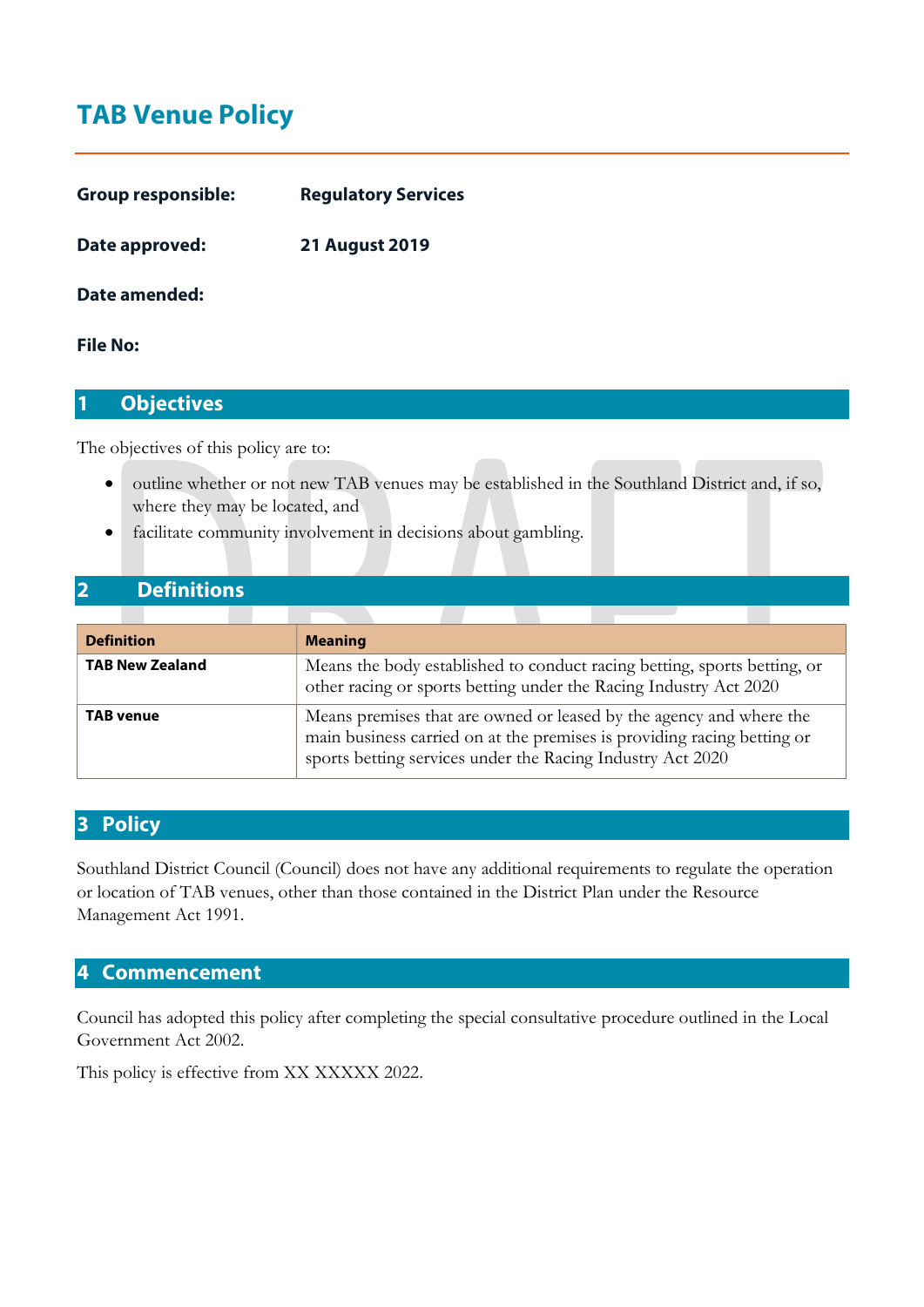# 5 Review

Council will review this policy within three years of it being adopted.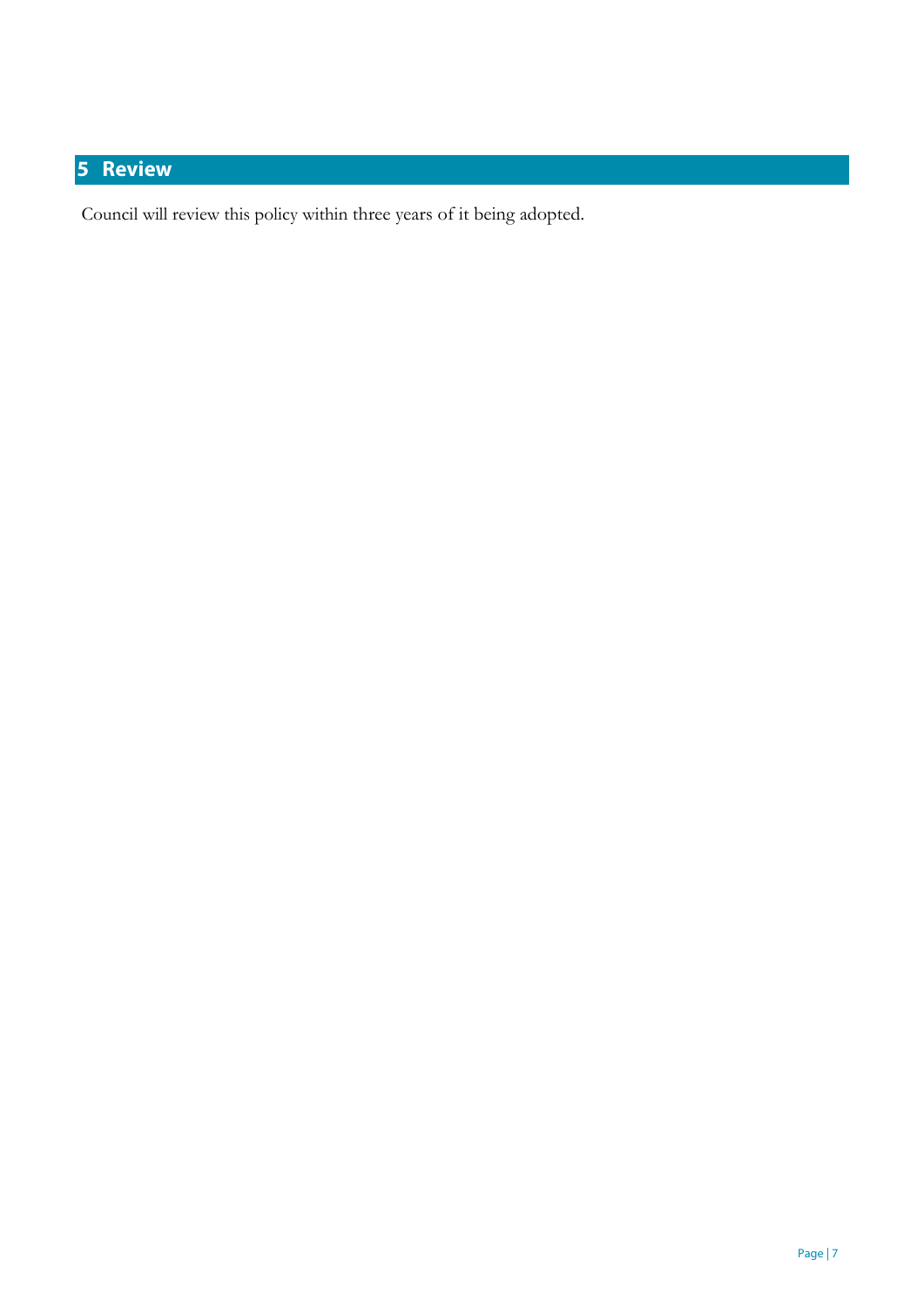Attachment B

## Draft Gambling Venue Policy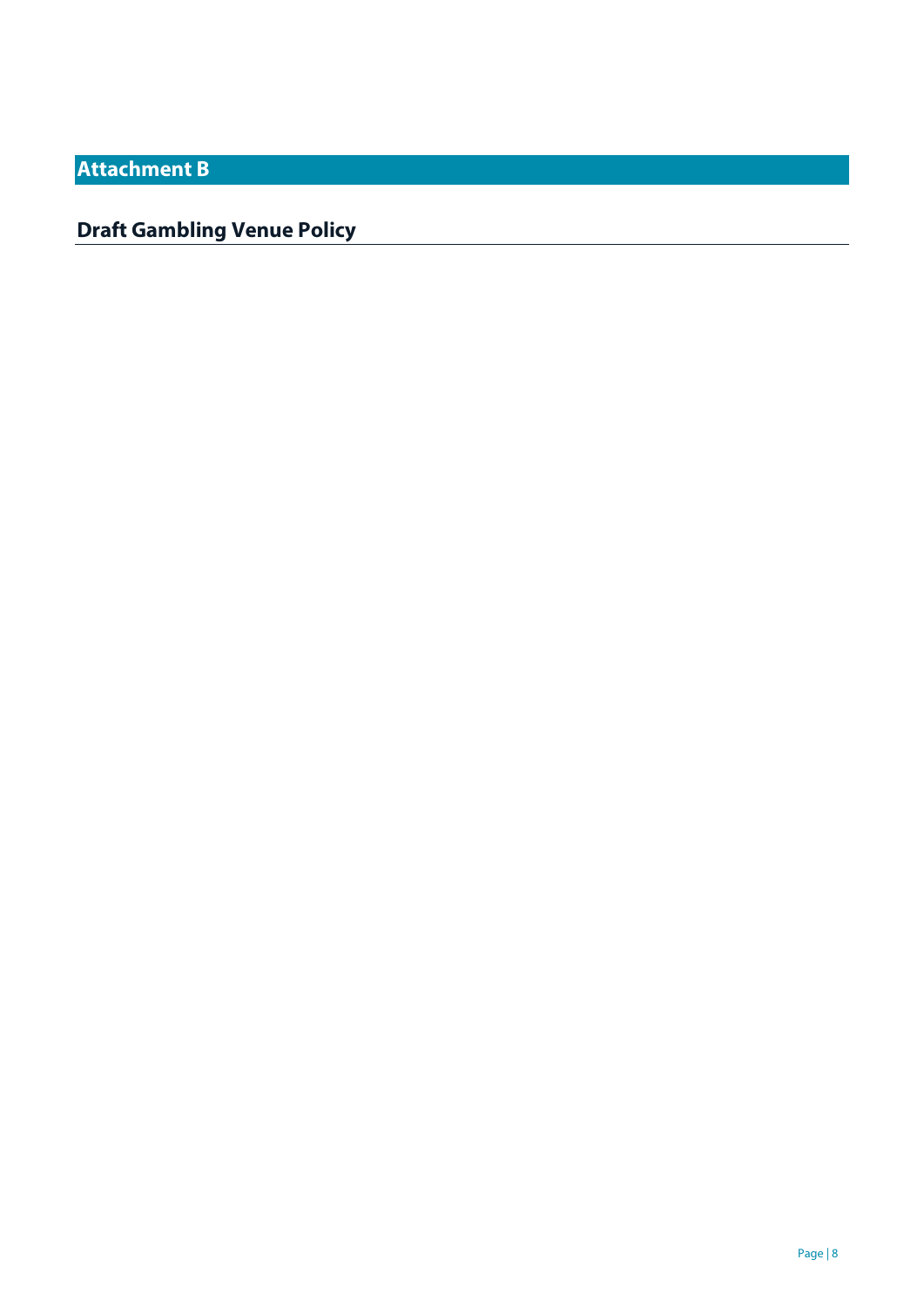# Gambling Venue Policy

|                | <b>Group responsible: Regulatory Services</b> |
|----------------|-----------------------------------------------|
| Date approved: | <b>21 August 2019</b>                         |

Date amended:

#### File no:

#### 1 Introduction

The act came into force on 18 September 2003. Under section 101 of the act, Council is required to adopt a policy to regulate the number and location of non-casino electronic gaming machines (Class 4), more commonly known as pokie machines.

At 30 September the Southland District had 14 Class 4 gaming venues and 88 electronic gaming machines.

Council has the ability to limit the number of locations and venues and the number of electronic gaming machines, and must have regard to the social impact of gambling in developing its policy. As required under the act, this policy only applies to gambling venues licenced after 17 October 2001, or to other venues licenced prior to this if they wish to increase the number of electronic gaming machines.

### 2 Definitions

| <b>Definition</b>             | <b>Meaning</b>                                                                                                                                                                        |
|-------------------------------|---------------------------------------------------------------------------------------------------------------------------------------------------------------------------------------|
| Act                           | The Gambling Act 2003                                                                                                                                                                 |
| <b>Class 4 gambling</b>       | Means any activity that involves the use of a gaming machine outside a<br>casino, and may be conducted only by a corporate society and only to<br>raise money for authorised purposes |
| <b>Class 4 gambling venue</b> | Means a place used to conduct Class 4 gambling ie premises with Class 4<br>gaming machines licenced under the Gambling Act 2003. This includes<br>any TAB venue with gaming machines  |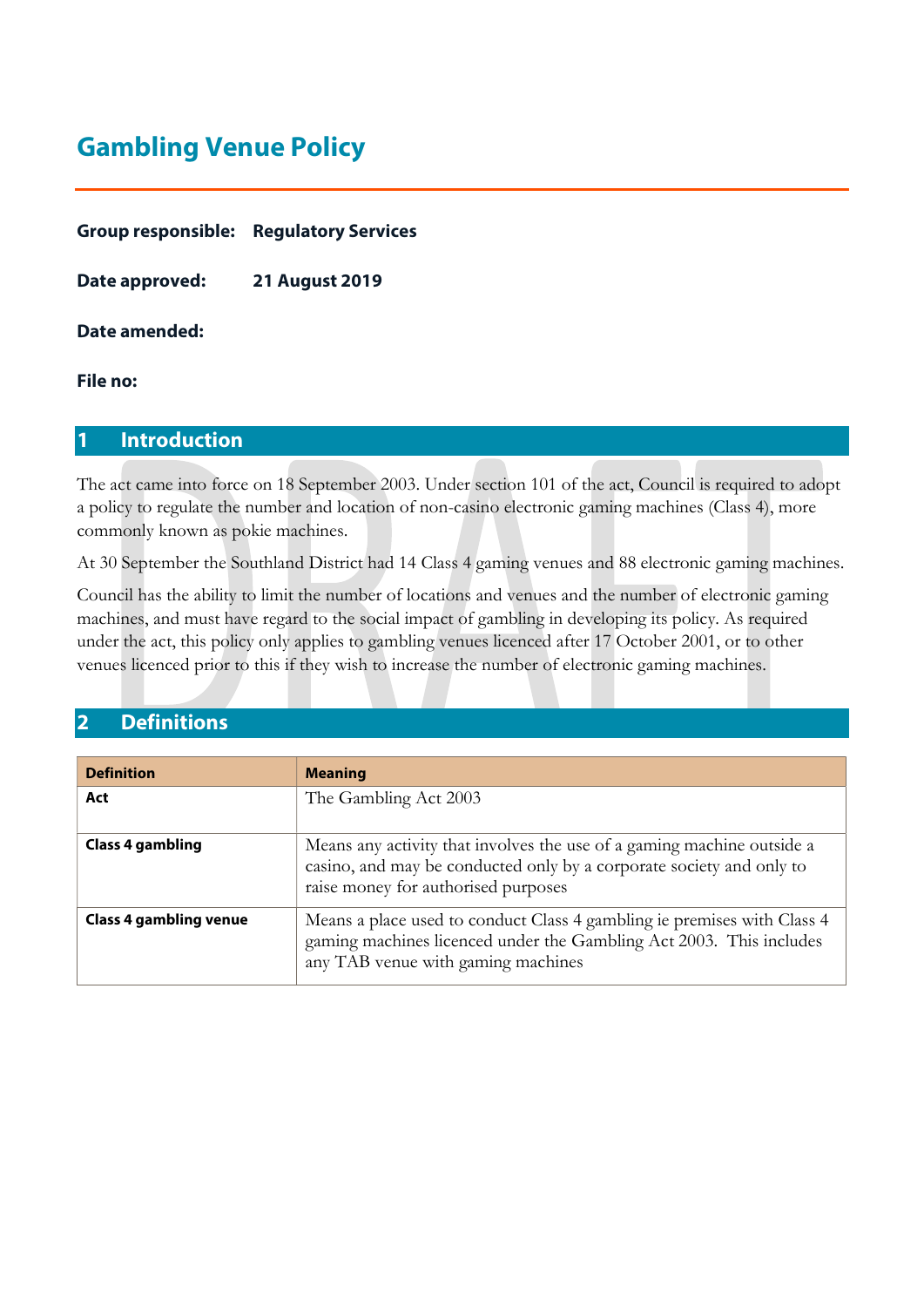| <b>Definition</b>         | <b>Meaning</b>                                                                                                                                                                                                                                                                                                                                                                                                                                                                         |  |
|---------------------------|----------------------------------------------------------------------------------------------------------------------------------------------------------------------------------------------------------------------------------------------------------------------------------------------------------------------------------------------------------------------------------------------------------------------------------------------------------------------------------------|--|
| <b>Corporate society</b>  | Means a society that is:<br>Incorporated under the Incorporated Societies Act 1968<br>(a)<br>Incorporated as a board under the Charitable Trusts Act 1957 or<br>(b)<br>A company incorporated under the Companies Act 1993 that:<br>(c)<br>Does not have capacity or power to make a profit; and<br>(1)<br>Is incorporated and conducted solely for authorised purposes<br>(11)<br>Corporate Societies may therefore include clubs (RSA, sports clubs etc),<br>trusts and racing clubs |  |
| <b>DIA</b>                | Means the Department of Internal Affairs                                                                                                                                                                                                                                                                                                                                                                                                                                               |  |
| <b>Southland District</b> | Means all the area covered by the Southland Territorial Local Authority                                                                                                                                                                                                                                                                                                                                                                                                                |  |
| <b>New venue</b>          | Means any venue that has not held a Class 4 venue licence for six months<br>or more, or that has never held a Class 4 venue consent                                                                                                                                                                                                                                                                                                                                                    |  |
| Council                   | Means Southland District Council                                                                                                                                                                                                                                                                                                                                                                                                                                                       |  |

#### 3 Objectives

This policy has the following objectives:

- to assist in limiting the harm of problem gambling in the community
- to encourage responsible gambling practices and attitudes in Class 4 venues
- to reduce the number of electronic gaming machines in the community over time
- to facilitate community involvement in decisions about gambling by ensuring that all communities in the Southland District are given the opportunity to consult with Council in a manner that is culturally appropriate.

#### 4 Restrictions on venue and machine consents

Council will not grant consent for the establishment of any additional Class 4 venues or additional gaming machines, including Class 4 machines in TAB venues, under this policy.

A gambling venue consent is for one venue (one premises) and is not transferable to another venue, unless consent is obtained from Council as provided for in Clause 5 below. The consent is given to a venue at a given address, not to a person or business.

Once a venue ceases to operate, the machine numbers will not be allocated to any new or existing venue except as specified in Clause 5 below.

Council will not provide a consent under sections 95(1)(f) or 96(1)(e) of the act to any application by corporate societies with Class 4 licences seeking ministerial discretion to increase the number of gaming machines permitted at a venue, except as provided in Clause 5 below.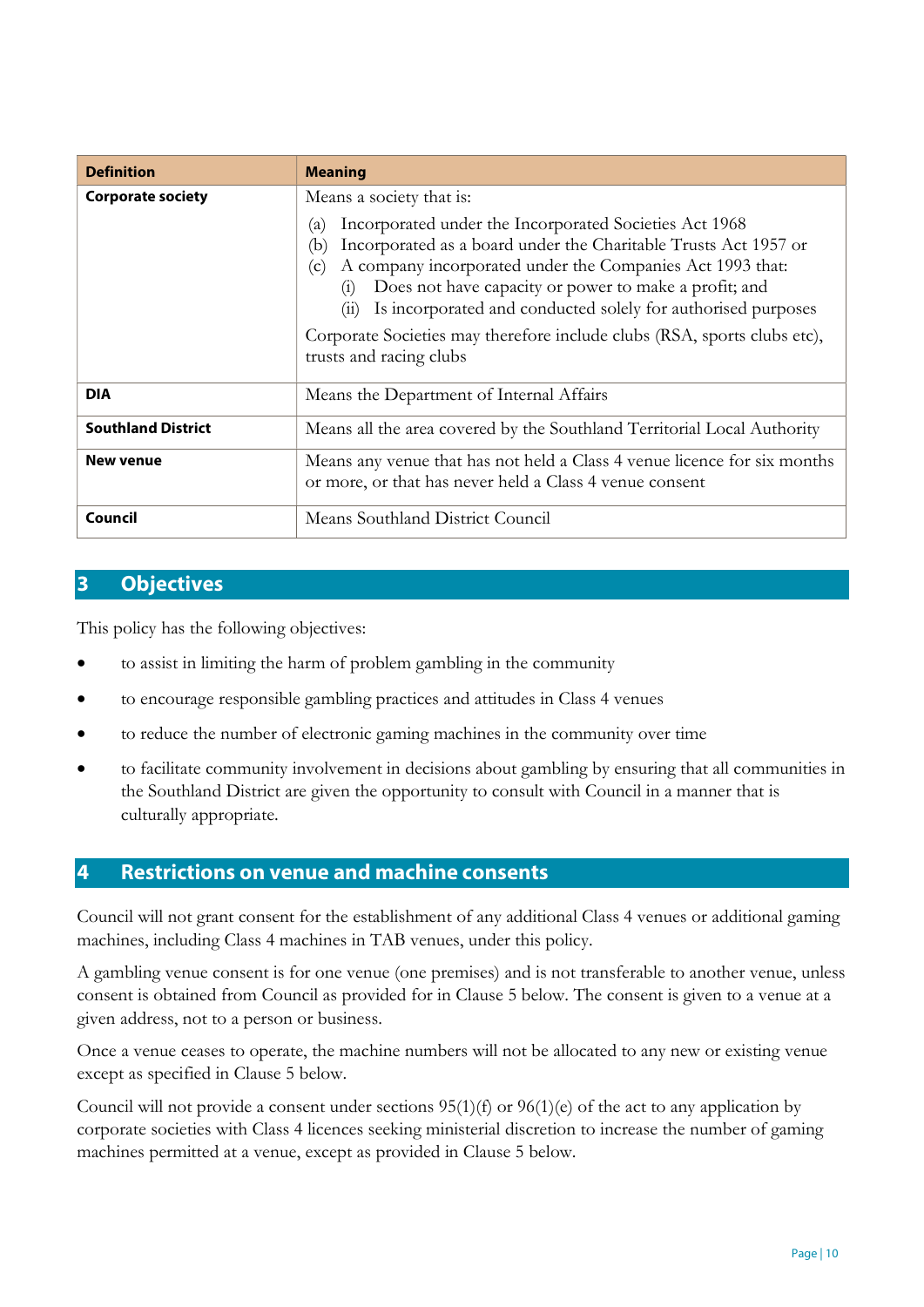### 5 Transfer or changes to existing venues and machine consents

If the owner of the principal business of the venue changes, Council consent remains allocated to the venue. The new owner is not required to obtain a Council consent but a new licence may be required from DIA.

Council will consent to the transfer of a licence from an existing venue to a new venue where the venue will be operated by the same corporate society, and subject to a social impact study. The maximum number of gaming machines permitted to operate at the new venue, at the time when the new Class 4 venue licence takes effect, is the same as the maximum number of gaming machines permitted to operate at the old venue, immediately before the licence relating to the old venue is cancelled.

Two or more licensed Class 4 clubs in the Southland District may apply to Council to merge and increase the number of machines that can be operated at a venue, subject to a social impact study. Council consent will only permit the maximum number of gaming machines to be the sum of the number of gaming machines specified in all of the corporate societies' (the clubs that are merging) Class 4 venue licences at the time of application.

Substitute venues may only be established if:

- the vacated site will not be able to be used as a Class 4 venue; and
- Council considers that the location of the new venue is suitable, taking into account the matters referred to in section 101(4) of the act.

Council may arrange its own peer review of any social impact study provided, at the applicant's cost.

#### 6 Visual and sound

Only one sign may make reference to the existence of Class 4 gambling, and may be visible from the street or other public space. This sign shall not mimic or replicate the operation of gaming machines.

No other sign shall promote or identify the existence on site, of gaming machines.

Advertising signs and activities within the building, associated with the operation of gaming machines, shall not be visible from beyond the property boundary.

The operation of gaming machines shall not be audible from beyond the venue property boundary.

### 7 Encouraging responsible gambling practices

Two of the stated purposes of the act are to "prevent and minimise the harm caused by gambling, including problem gambling'' and to "facilitate responsible gambling".

Enforcement and monitoring of gambling venues is the responsibility of the DIA.

Regulations made under the act set out:

- what constitutes an unsuitable venue
- requirements and restrictions regarding gambling machines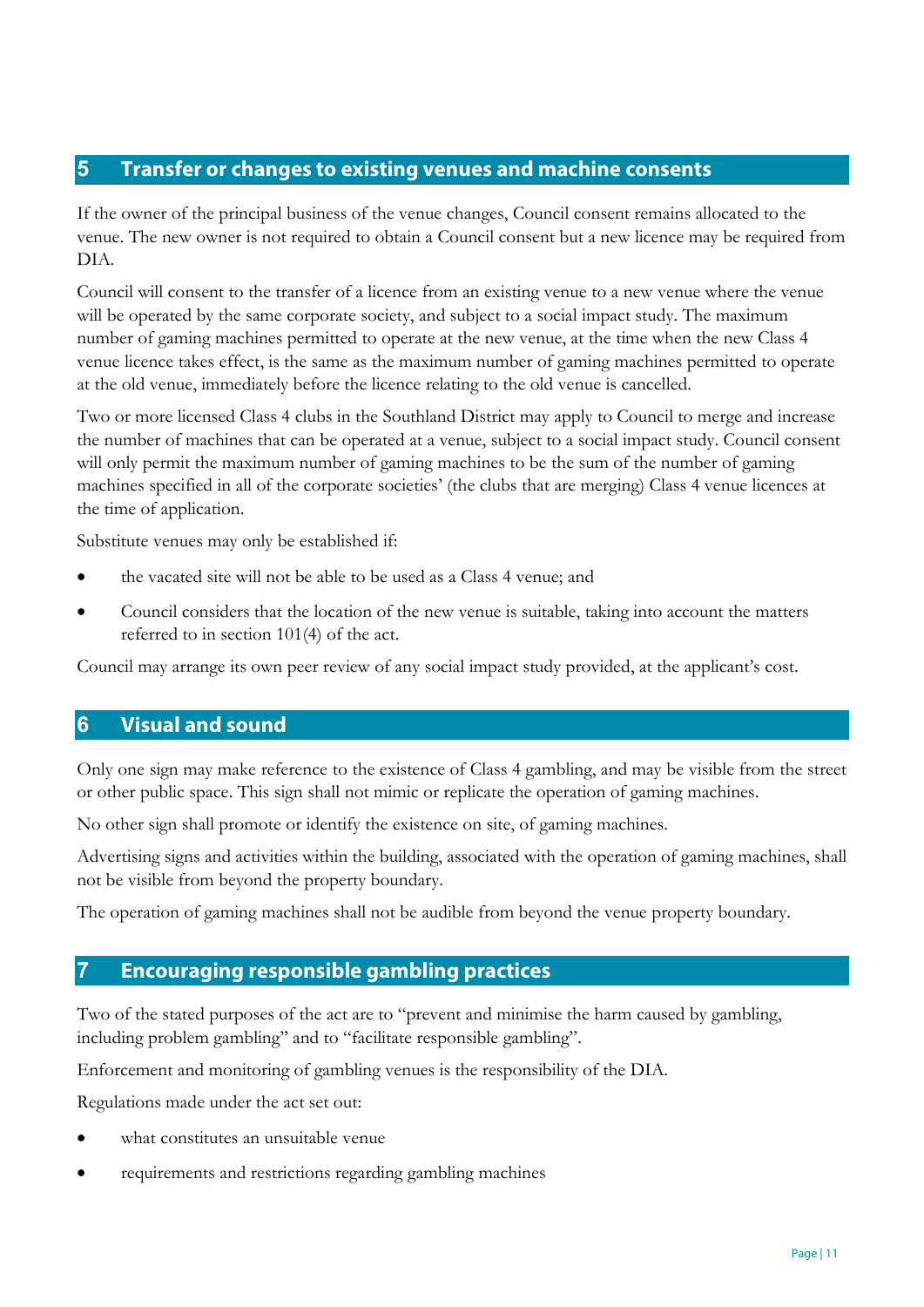- requirements of venues to provide information about problem gambling
- requirements of venues to provide problem gambling awareness training to staff.

Council consent for a venue is not revocable once issued and cannot lapse or expire unless there is a period of six months or more where a Class 4 licence is not held for the venue. Further, Council has no retrospective powers with regards to any consented venues and cannot impose conditions subsequently on any venue that has an existing licence.

Council is supportive in general of initiatives and actions that would help to ensure there is a balanced gambling environment where potential harm is managed effectively, and where those who wish to gamble can do so safely. In this regard, Council encourages responsible gambling practices as outlined in Appendix 1.

Where Council has concerns about the operation of existing gambling venues these will be reported to DIA. Council inspectors do not have enforcement powers over venues in terms of their gambling activities.

The provision of information by the venues about problem gambling is required under the regulations and is a key way of promoting responsible gambling. Where Council has concerns about a venue in this regard, it will be reported to DIA.

#### 8 Applications for consent

All applications will incur a fee which will be prescribed by Council pursuant to section 150 of the Local Government Act 2002.

Council will publicly notify applications for Class 4 Gambling Venues and allow for public submissions to be lodged.

Applications for consent by Council must be made to Council on the prescribed form and include:

- name and contact details of the applicant
- names of venue management staff
- street address of premises being relocated and new proposed address
- fees
- details of design and layout to demonstrate how the venue will comply with part six of this policy
- any other information that may reasonably be required to allow proper consideration of the application including how the applicant will encourage responsible gambling practices.

The decision will be made at staff level pursuant to delegated authority and based on the criteria detailed in this policy, except where any matter of opposition is raised in a public submission, in which case the application will be heard and determined by Council.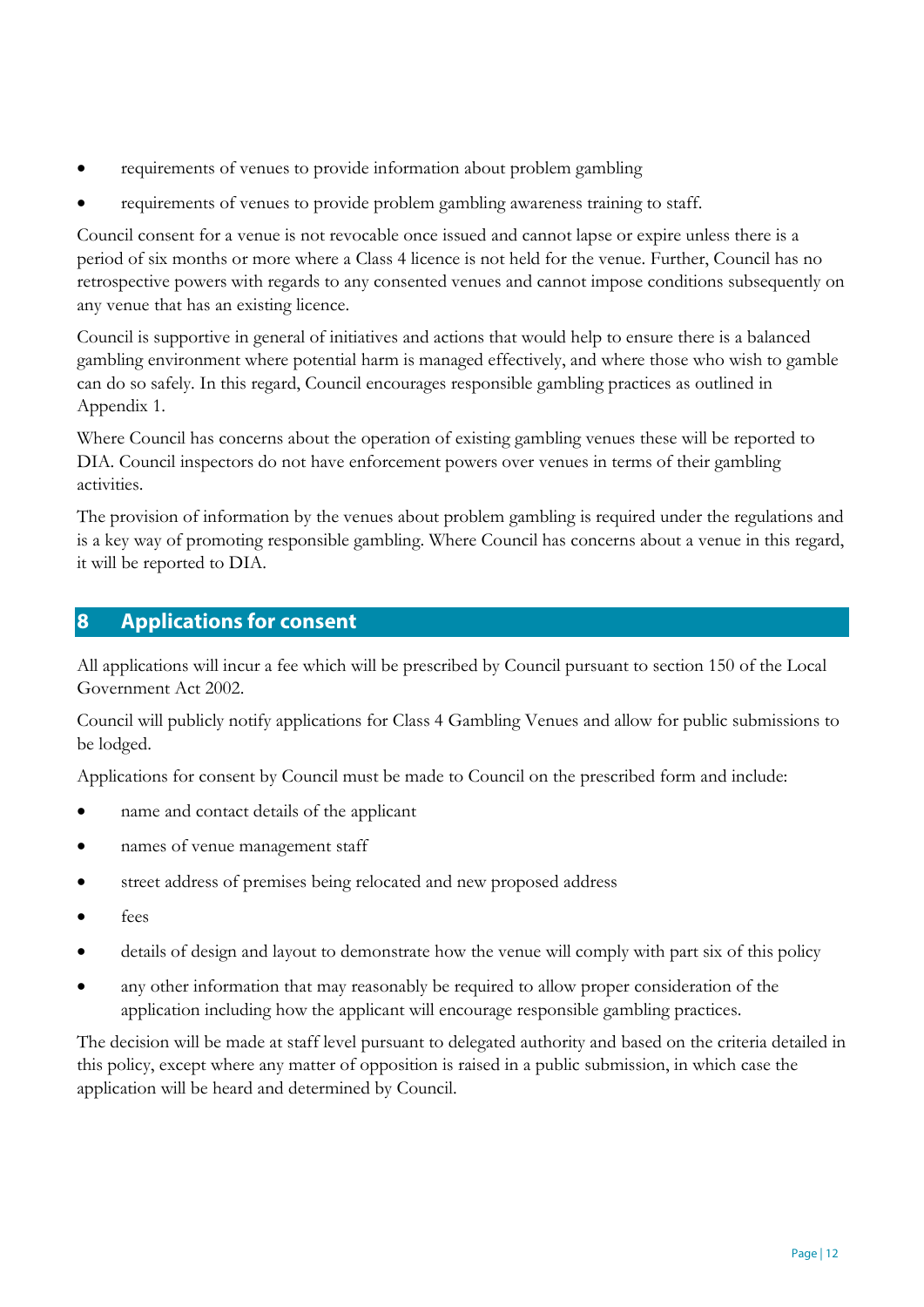### 9 Commencement of policy

This policy has been adopted by Council following the special consultative procedure prescribed by the Local Government Act 2002.

This policy is effective from XX XXXXX 2022.

### 10 Review of policy

Council will review this policy within three years of it being adopted.